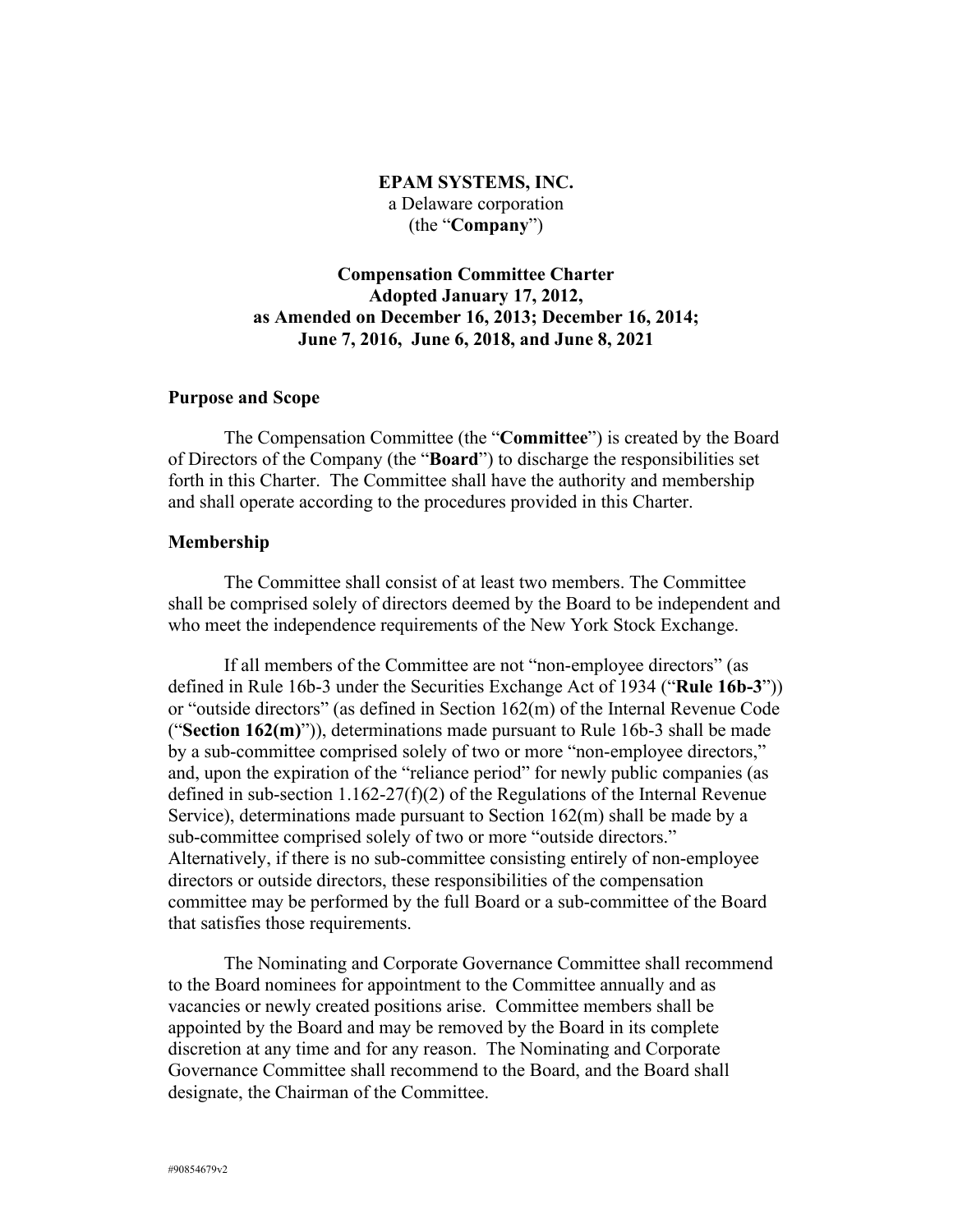## **Responsibilities**

In addition to any other responsibilities which may be assigned from time to time by the Board, the Committee is responsible for the following matters.

## *Executive Compensation*

- The Compensation Committee shall, at least annually, review, evaluate and approve the cash compensation of the Chief Executive Officer ("**CEO**") and each of the Company's other executive officers, and review, evaluate, and recommend to the Board the equity compensation of the CEO and each of the Company's other executive officers. In reviewing, evaluating and recommending or approving executive officer compensation, the Committee shall, among other things:
	- identify, review and approve corporate goals and objectives relevant to executive officer compensation;
	- evaluate each executive officer's performance in light of such goals and objectives and determine each executive officer's compensation based on such evaluation, including such other factors as the Committee deems appropriate and in the best interests of the Company;
	- review and evaluate any long-term incentive component of each executive officer's compensation; and
	- consider the results of the most recent stockholder advisory vote on executive compensation ("**Say on Pay Vote**") required by Section 14A of the Exchange Act.
- The Compensation Committee shall review and recommend to the Board for approval the frequency with which the Company will conduct Say on Pay Votes, taking into account the results of the most recent stockholder advisory vote on the frequency of Say on Pay Votes required by Section 14A of the Exchange Act, and review and approve the proposals regarding the Say on Pay Vote and the frequency of the Say on Pay Vote to be included in the Company's proxy statement.

# *Director Compensation*

• At least once every two years, the Committee shall review and evaluate the compensation of the Company's directors (including equity-based compensation), taking into account the compensation practices of the Company's peer group other market pay sources and market trends, and considering the best interests of the Company and its stockholders.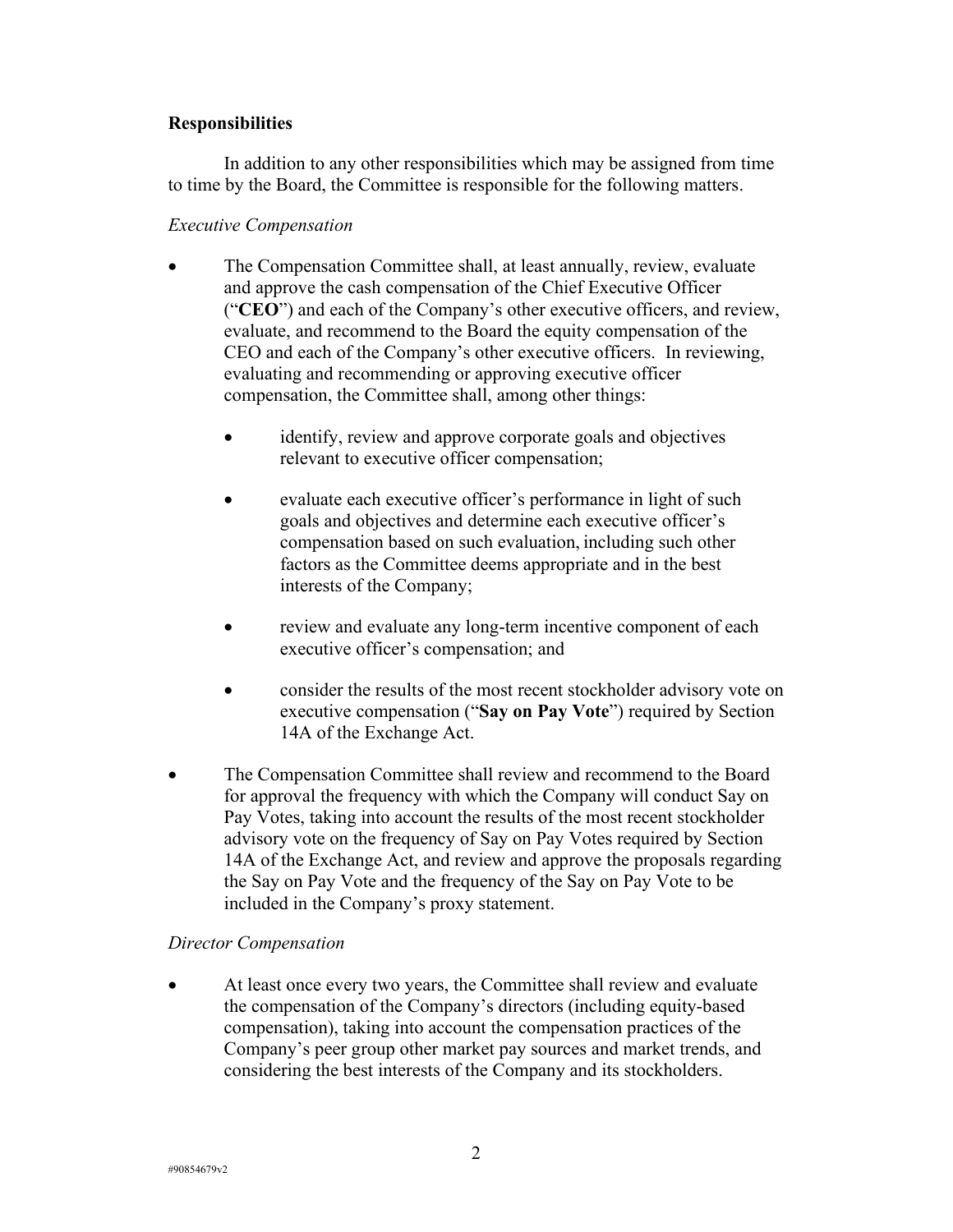- The Committee shall report the results of such review and any recommended action with respect to director compensation to the Board.
- The full Board shall review and approve compensation for the Company's directors taking into account the results of the Committee's review, performance evaluations, appropriate compensation to attract and retain highly qualified and diverse directors with a range of expertise, experience, talents and skills and any such other factors as the Board deems appropriate and in the best interests of the Company and its stockholders (including the cost to the Company of such compensation).

### *Management Succession*

• The Committee shall, in consultation with the Company's CEO, periodically review the Company's management succession planning, including policies for CEO selection and succession in the event of the incapacitation, retirement or removal of the CEO, and evaluations of, and development plans for, any potential successors to the CEO.

# *Compensation Policies and Plans*

The Committee shall review and evaluate the Company's executive compensation and benefits policies generally (subject, if applicable, to stockholder approval), including the review and recommendation of any incentive-compensation and equity-based plans of the Company that are subject to Board approval including making grants thereunder. In reviewing such compensation and benefits policies, the Committee may consider the recruitment, development, promotion, retention and compensation of executive officers and other employees of the Company and any other factors that it deems appropriate. The Committee shall report the results of such review and any action it takes with respect to the Company's compensation and benefits policies to the Board.

# *Disclosure*

• The Committee shall prepare the Compensation Committee Report required by SEC rules to be included in the Company's annual proxy statement or Form 10-K, and the Committee shall review and discuss the Company's Compensation Disclosure and Analysis and related executive compensation information as required by SEC rules ("**CD&A**") with management and provide a recommendation to the Company's Board regarding the inclusion of the CD&A within the Company's annual proxy statement or Form 10-K, as applicable.

# *Reporting to the Board*

The Committee shall report to the Board periodically.